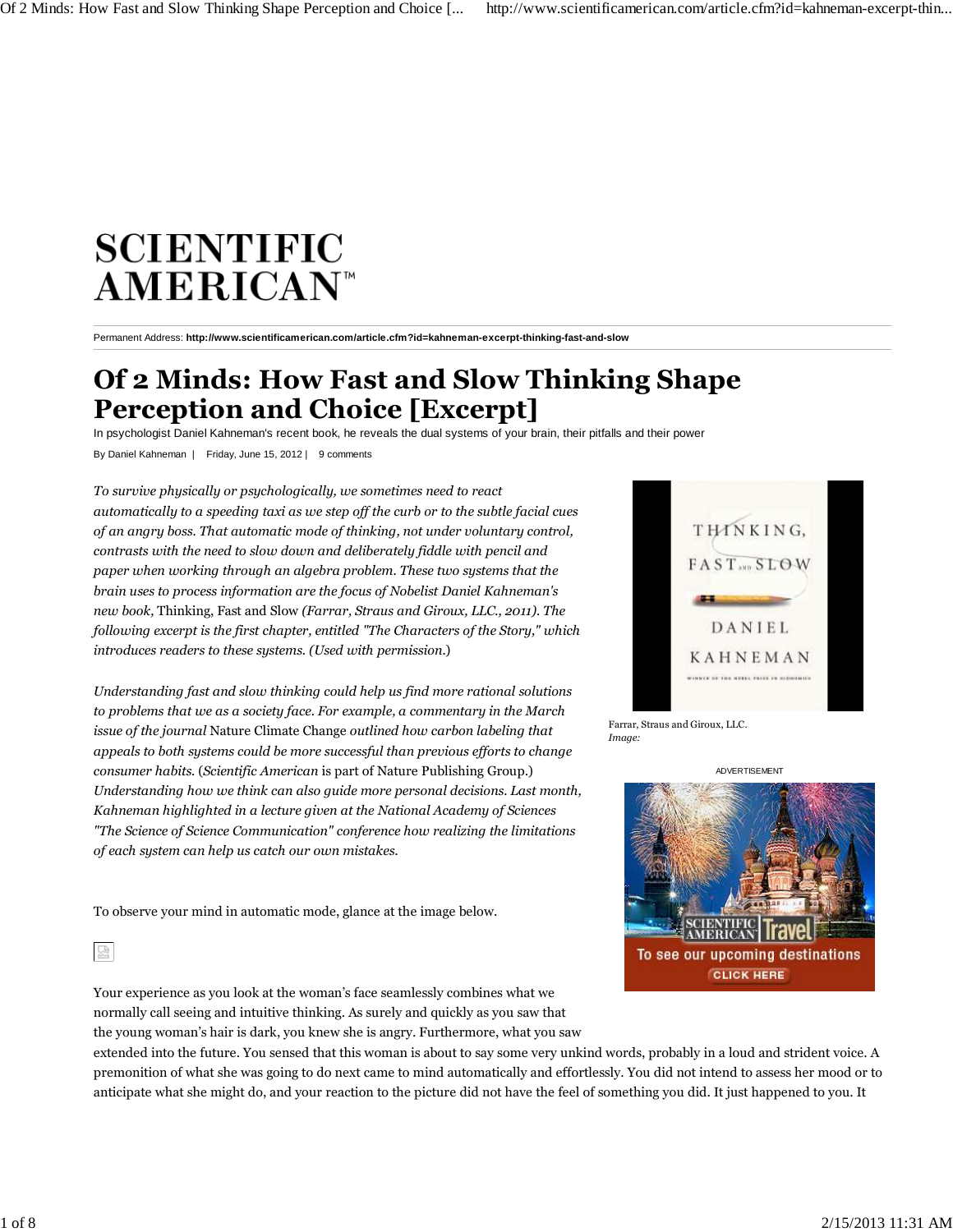was an instance of fast thinking.

Now look at the following problem:

 $17 \times 24$ 

You knew immediately that this is a multiplication problem, and probably knew that you could solve it, with paper and pencil, if not without. You also had some vague intuitive knowledge of the range of possible results. You would be quick to recognize that both 12,609 and 123 are implausible. Without spending some time on the problem, however, you would not be certain that the answer is not 568. A precise solution did not come to mind, and you felt that you could choose whether or not to engage in the computation. If you have not done so yet, you should attempt the multiplication problem now, completing at least part of it.

You experienced slow thinking as you proceeded through a sequence of steps. You first retrieved from memory the cognitive program for multiplication that you learned in school, then you implemented it. Carrying out the computation was a strain. You felt the burden of holding much material in memory, as you needed to keep track of where you were and of where you were going, while holding on to the intermediate result. The process was mental work: deliberate, effortful, and orderly—a prototype of slow thinking. The computation was not only an event in your mind; your body was also involved. Your muscles tensed up, your blood pressure rose, and your heart rate increased. Someone looking closely at your eyes while you tackled this problem would have seen your pupils dilate. Your pupils contracted back to normal size as soon as you ended your work—when you found the answer (which is 408, by the way) or when you gave up.

#### **TWO SYSTEMS**

Psychologists have been intensely interested for several decades in the two modes of thinking evoked by the picture of the angry woman and by the multiplication problem, and have offered many labels for them. I adopt terms originally proposed by the psychologists Keith Stanovich and Richard West, and will refer to two systems in the mind, System 1 and System 2.

• System 1 operates automatically and quickly, with little or no effort and no sense of voluntary control.

• System 2 allocates attention to the effortful mental activities that demand it, including complex computations. The operations of System 2 are often associated with the subjective experience of agency, choice, and concentration.

The labels of System 1 and System 2 are widely used in psychology, but I go further than most in this book, which you can read as a psychodrama with two characters.

When we think of ourselves, we identify with System 2, the conscious, reasoning self that has beliefs, makes choices, and decides what to think about and what to do. Although System 2 believes itself to be where the action is, the automatic System 1 is the hero of the book. I describe System 1 as effortlessly originating impressions and feelings that are the main sources of the explicit beliefs and deliberate choices of System 2. The automatic operations of System 1 generate surprisingly complex patterns of ideas, but only the slower System 2 can construct thoughts in an orderly series of steps. I also describe circumstances in which System 2 takes over, overruling the freewheeling impulses and associations of System 1. You will be invited to think of the two systems as agents with their individual abilities, limitations, and functions.

In rough order of complexity, here are some examples of the automatic activities that are attributed to System 1: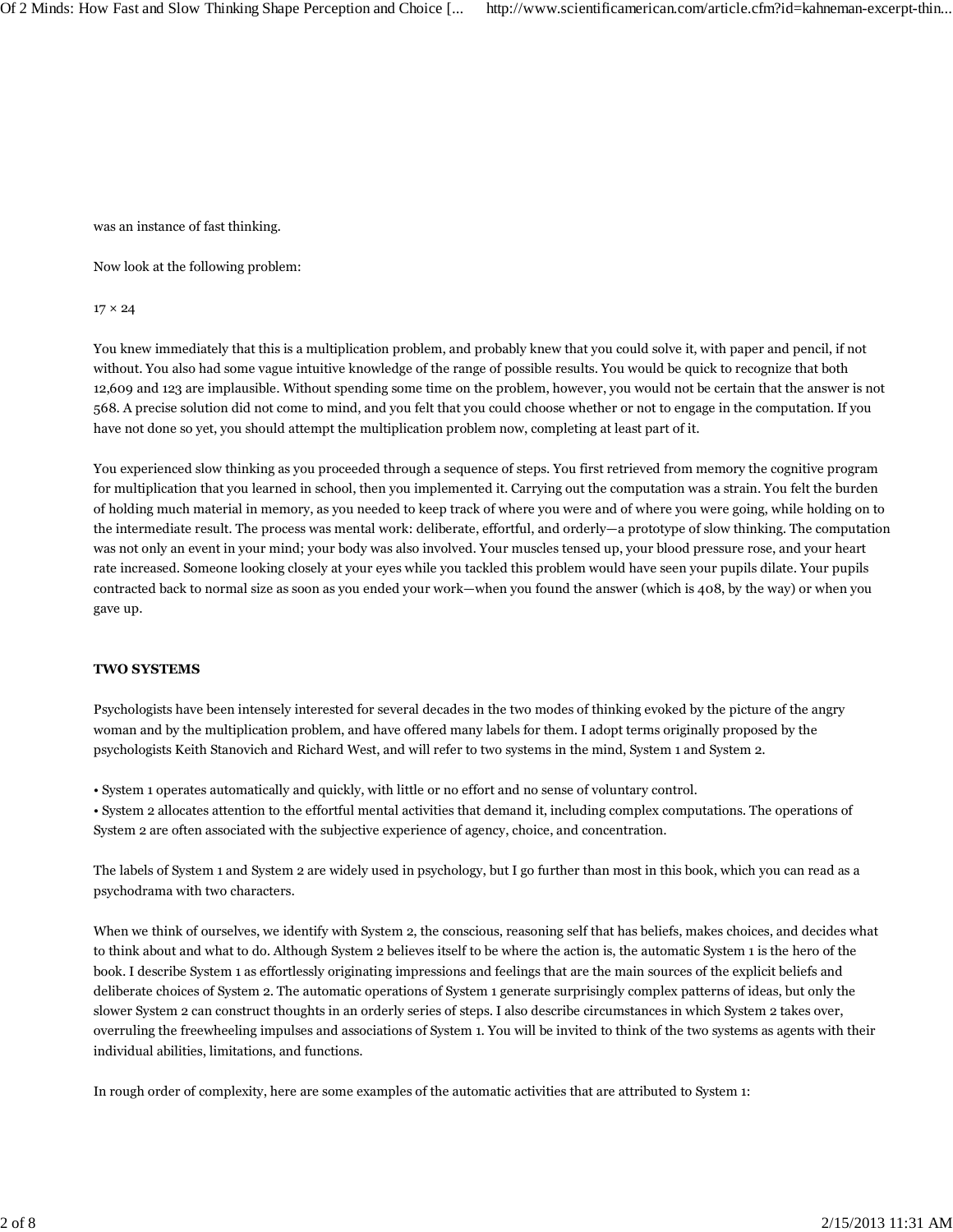- Detect that one object is more distant than another.
- Orient to the source of a sudden sound.
- Complete the phrase "bread and . . ."
- Make a "disgust face" when shown a horrible picture.
- Detect hostility in a voice.
- Answer to  $2 + 2 = ?$
- Read words on large billboards.
- Drive a car on an empty road.
- Find a strong move in chess (if you are a chess master).
- Understand simple sentences.
- Recognize that a "meek and tidy soul with a passion for detail" resembles an occupational stereotype.

All these mental events belong with the angry woman—they occur automatically and require little or no effort. The capabilities of System 1 include innate skills that we share with other animals. We are born prepared to perceive the world around us, recognize objects, orient attention, avoid losses, and fear spiders. Other mental activities become fast and automatic through prolonged practice. System 1 has learned associations between ideas (the capital of France?); it has also learned skills such as reading and under- standing nuances of social situations. Some skills, such as finding strong chess moves, are acquired only by specialized experts. Others are widely shared. Detecting the similarity of a personality sketch to an occupational stereotype requires broad knowledge of the language and the culture, which most of us possess. The knowledge is stored in memory and accessed with- out intention and without effort.

Several of the mental actions in the list are completely involuntary. You cannot refrain from understanding simple sentences in your own language or from orienting to a loud unexpected sound, nor can you prevent yourself from knowing that  $2 + 2 = 4$  or from thinking of Paris when the capital of France is mentioned. Other activities, such as chewing, are susceptible to voluntary control but normally run on automatic pilot. The control of attention is shared by the two systems. Orienting to a loud sound is normally an involuntary operation of System 1, which immediately mobilizes the voluntary attention of System 2. You may be able to resist turning toward the source of a loud and offensive comment at a crowded party, but even if your head does not move, your attention is initially directed to it, at least for a while. However, attention can be moved away from an unwanted focus, primarily by focusing intently on another target.

The highly diverse operations of System 2 have one feature in common: they require attention and are disrupted when attention is drawn away. Here are some examples:

- Brace for the starter gun in a race.
- Focus attention on the clowns in the circus.
- Focus on the voice of a particular person in a crowded and noisy room.
- Look for a woman with white hair.
- Search memory to identify a surprising sound.
- Maintain a faster walking speed than is natural for you.
- Monitor the appropriateness of your behavior in a social situation.
- Count the occurrences of the letter a in a page of text.
- Tell someone your phone number.
- Park in a narrow space (for most people except garage attendants).
- Compare two washing machines for overall value.
- Fill out a tax form.
- Check the validity of a complex logical argument.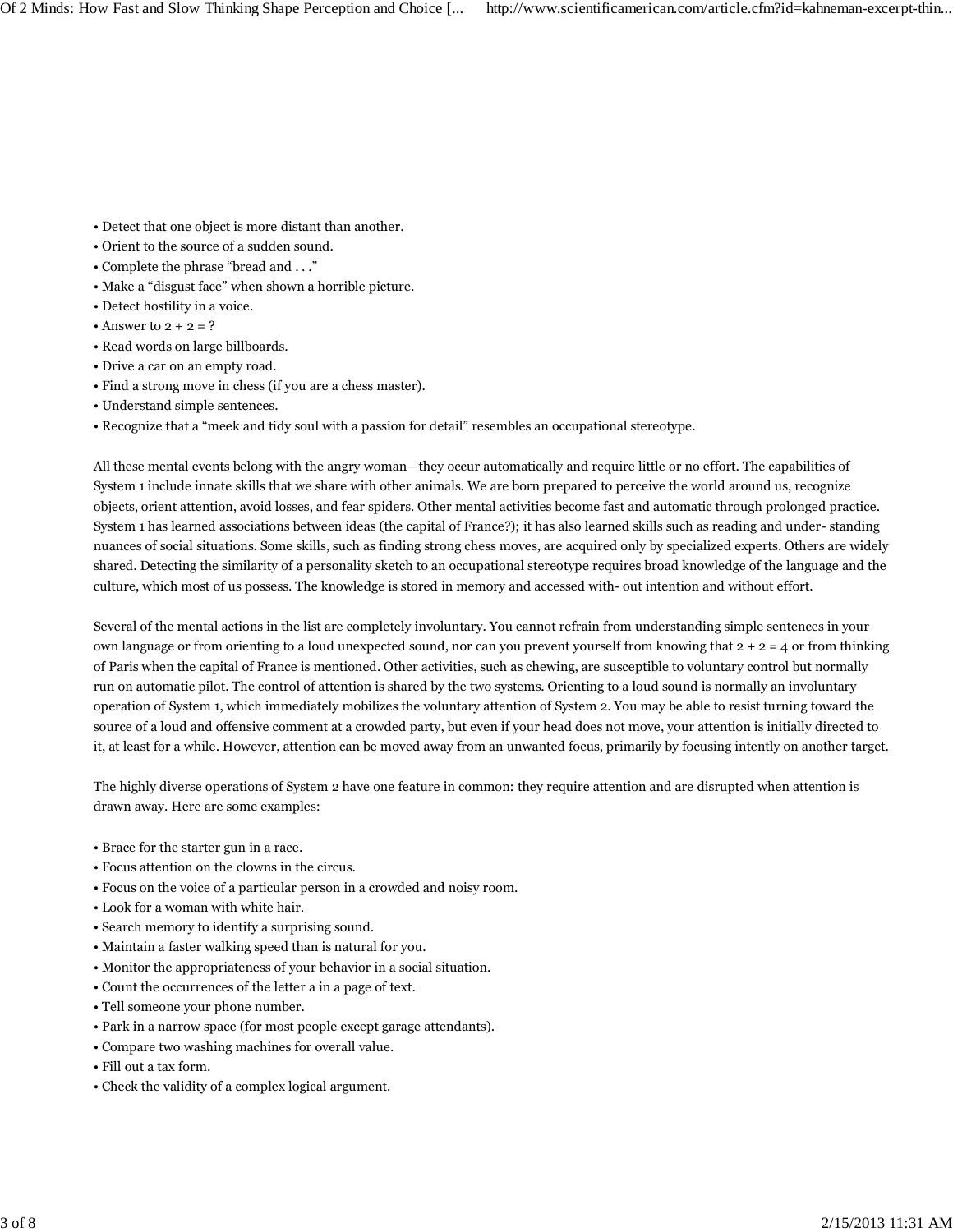In all these situations you must pay attention, and you will perform less well, or not at all, if you are not ready or if your attention is directed inappropriately. System 2 has some ability to change the way System 1 works, by programming the normally automatic functions of attention and memory. When waiting for a relative at a busy train station, for example, you can set yourself at will to look for a white-haired woman or a bearded man, and thereby increase the likelihood of detecting your relative from a distance. You can set your memory to search for capital cities that start with N or for French existentialist novels. And when you rent a car at London's Heathrow Airport, the attendant will probably remind you that "we drive on the left side of the road over here." In all these cases, you are asked to do something that does not come naturally, and you will find that the consistent maintenance of a set requires continuous exertion of at least some effort.

The often-used phrase "pay attention" is apt: you dispose of a limited budget of attention that you can allocate to activities, and if you try to go beyond your budget, you will fail. It is the mark of effortful activities that they interfere with each other, which is why it is difficult or impossible to conduct several at once. You could not compute the product of  $17 \times 24$  while making a left turn into dense traffic, and you certainly should not try. You can do several things at once, but only if they are easy and undemanding. You are probably safe carrying on a conversation with a passenger while driving on an empty highway, and many parents have discovered, perhaps with some guilt, that they can read a story to a child while thinking of something else.

Everyone has some awareness of the limited capacity of attention, and our social behavior makes allowances for these limitations. When the driver of a car is overtaking a truck on a narrow road, for example, adult passengers quite sensibly stop talking. They know that distracting the driver is not a good idea, and they also suspect that he is temporarily deaf and will not hear what they say.

Intense focusing on a task can make people effectively blind, even to stimuli that normally attract attention. The most dramatic demonstration was offered by Christopher Chabris and Daniel Simons in their book The Invisible Gorilla. They constructed a short film of two teams passing basketballs, one team wearing white shirts, the other wearing black. The viewers of the film are instructed to count the number of passes made by the white team, ignoring the black players. This task is difficult and completely absorbing. Halfway through the video, a woman wearing a gorilla suit appears, crosses the court, thumps her chest, and moves on. The gorilla is in view for 9 seconds. Many thousands of people have seen the video, and about half of them do not notice anything unusual. It is the counting task—and especially the instruction to ignore one of the teams—that causes the blindness. No one who watches the video without that task would miss the gorilla. Seeing and orienting are automatic functions of System 1, but they depend on the allocation of some attention to the relevant stimulus. The authors note that the most remarkable observation of their study is that people find its results very surprising. Indeed, the viewers who fail to see the gorilla are initially sure that it was not there—they cannot imagine missing such a striking event. The gorilla study illustrates two important facts about our minds: we can be blind to the obvious, and we are also blind to our blindness.

#### **PLOT SYNOPSIS**

The interaction of the two systems is a recurrent theme of the book, and a brief synopsis of the plot is in order. In the story I will tell, Systems 1 and 2 are both active whenever we are awake. System 1 runs automatically and System 2 is normally in a comfortable low-effort mode, in which only a fraction of its capacity is engaged. System 1 continuously generates suggestions for System 2: impressions, intuitions, intentions, and feelings. If endorsed by System 2, impressions and intuitions turn into beliefs, and impulses turn into voluntary actions. When all goes smoothly, which is most of the time, System 2 adopts the suggestions of System 1 with little or no modification. You generally believe your impressions and act on your desires, and that is fine—usually.

When System 1 runs into difficulty, it calls on System 2 to support more detailed and specific processing that may solve the problem of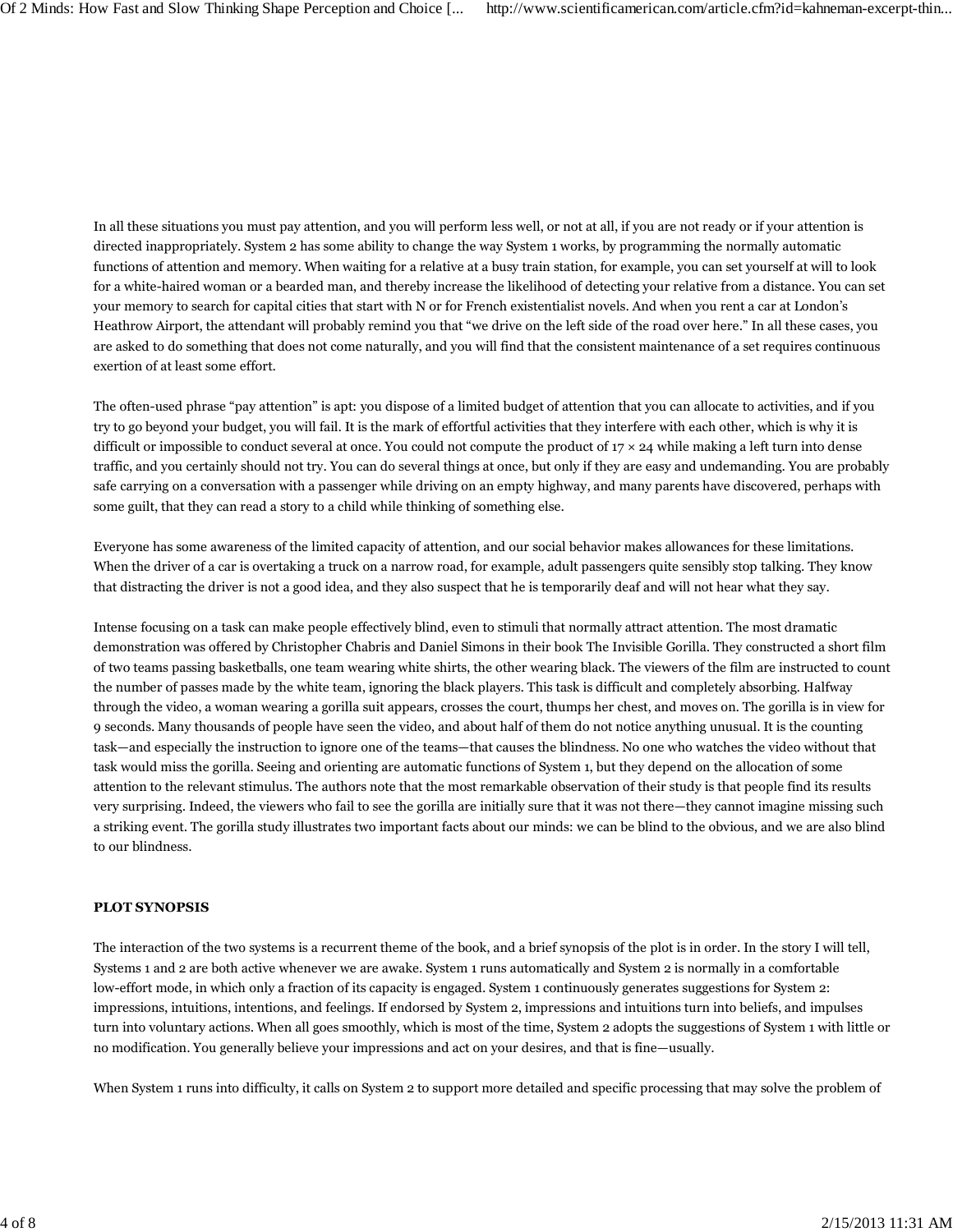the moment. System 2 is mobilized when a question arises for which System 1 does not offer an answer, as probably happened to you when you encountered the multiplication problem  $17 \times 24$ . You can also feel a surge of conscious attention whenever you are surprised. System 2 is activated when an event is detected that violates the model of the world that System 1 maintains. In that world, lamps do not jump, cats do not bark, and gorillas do not cross basketball courts. The gorilla experiment demonstrates that some attention is needed for the surprising stimulus to be detected. Surprise then activates and orients your attention: you will stare, and you will search your memory for a story that makes sense of the surprising event. System 2 is also credited with the continuous monitoring of your own behavior—the control that keeps you polite when you are angry, and alert when you are driving at night. System 2 is mobilized to increased effort when it detects an error about to be made. Remember a time when you almost blurted out an offensive remark and note how hard you worked to restore control. In summary, most of what you (your System 2) think and do originates in your System 1, but System 2 takes over when things get difficult, and it normally has the last word.

The division of labor between System 1 and System 2 is highly efficient: it minimizes effort and optimizes performance. The arrangement works well most of the time because System 1 is generally very good at what it does: its models of familiar situations are accurate, its short-term predictions are usually accurate as well, and its initial reactions to challenges are swift and generally appropriate. System 1 has biases, however, systematic errors that it is prone to make in specified circumstances. As we shall see, it sometimes answers easier questions than the one it was asked, and it has little understanding of logic and statistics. One further limitation of System 1 is that it cannot be turned off. If you are shown a word on the screen in a language you know, you will read it—unless your attention is totally focused elsewhere.

#### **CONFLICT**

Figure 2 is a variant of a classic experiment that produces a conflict between the two systems. You should try the exercise before reading on.

 $\overline{\mathbb{R}}$ 

You were almost certainly successful in saying the correct words in both tasks, and you surely discovered that some parts of each task were much easier than others. When you identified upper- and lowercase, the left-hand column was easy and the right-hand column caused you to slow down and perhaps to stammer or stumble. When you named the position of words, the left-hand column was difficult and the right-hand column was much easier.

These tasks engage System 2, because saying "upper/lower" or "right/ left" is not what you routinely do when looking down a column of words. One of the things you did to set yourself for the task was to program your memory so that the relevant words (upper and lower for the first task) were "on the tip of your tongue." The prioritizing of the chosen words is effective and the mild temptation to read other words was fairly easy to resist when you went through the first column. But the second column was different, because it contained words for which you were set, and you could not ignore them. You were mostly able to respond correctly, but overcoming the competing response was a strain, and it slowed you down. You experienced a conflict between a task that you intended to carry out and an automatic response that interfered with it.

Conflict between an automatic reaction and an intention to control it is common in our lives. We are all familiar with the experience of trying not to stare at the oddly dressed couple at the neighboring table in a restaurant. We also know what it is like to force our attention on a boring book, when we constantly find ourselves returning to the point at which the reading lost its meaning. Where winters are hard, many drivers have memories of their car skidding out of control on the ice and of the struggle to follow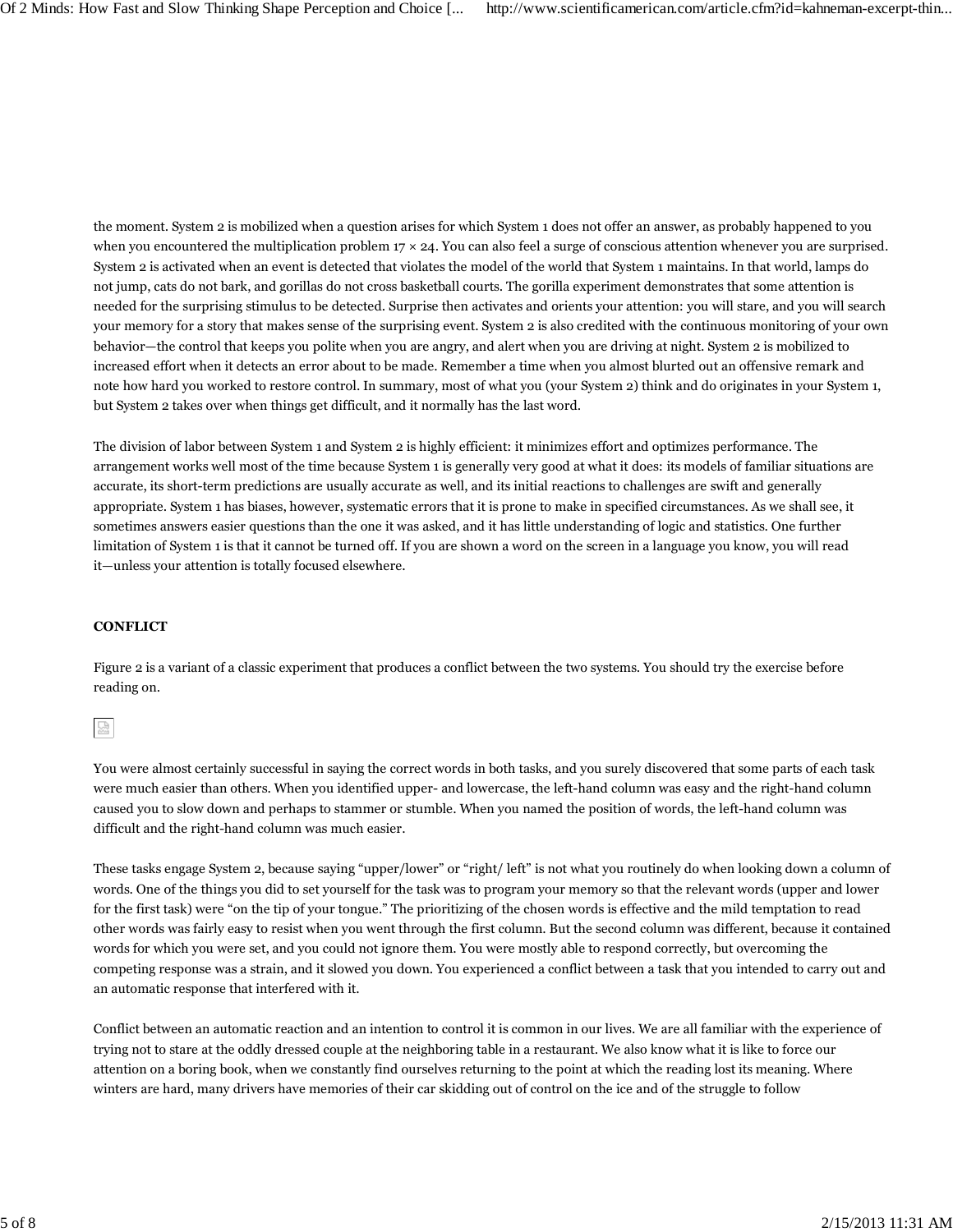well-rehearsed instructions that negate what they would naturally do: "Steer into the skid, and whatever you do, do not touch the brakes!" And every human being has had the experience of not telling someone to go to hell. One of the tasks of System 2 is to overcome the impulses of System 1. In other words, System 2 is in charge of self-control.

#### **ILLUSIONS**

To appreciate the autonomy of System 1, as well as the distinction between impressions and beliefs, take a good look at figure 3.

 $\mathbb{Z}$ 

This picture is unremarkable: two horizontal lines of different lengths, with fins appended, pointing in different directions. The bottom line is obviously longer than the one above it. That is what we all see, and we naturally believe what we see. If you have already encountered this image, however, you recognize it as the famous Müller-Lyer illusion. As you can easily confirm by measuring them with a ruler, the horizontal lines are in fact identical in length.

Now that you have measured the lines, you—your System 2, the conscious being you call "I"—have a new belief: you know that the lines are equally long. If asked about their length, you will say what you know. But you still see the bottom line as longer. You have chosen to believe the measurement, but you cannot prevent System 1 from doing its thing; you cannot decide to see the lines as equal, although you know they are. To resist the illusion, there is only one thing you can do: you must learn to mistrust your impressions of the length of lines when fins are attached to them. To implement that rule, you must be able to recognize the illusory pattern and recall what you know about it. If you can do this, you will never again be fooled by the Müller-Lyer illusion. But you will still see one line as longer than the other.

Not all illusions are visual. There are illusions of thought, which we call cognitive illusions. As a graduate student, I attended some courses on the art and science of psychotherapy. During one of these lectures, our teacher imparted a morsel of clinical wisdom. This is what he told us: "You will from time to time meet a patient who shares a disturbing tale of multiple mistakes in his previous treatment. He has been seen by several clinicians, and all failed him. The patient can lucidly describe how his therapists misunderstood him, but he has quickly perceived that you are different. You share the same feeling, are convinced that you understand him, and will be able to help." At this point my teacher raised his voice as he said, "Do not even think of taking on this patient! Throw him out of the office! He is most likely a psychopath and you will not be able to help him."

Many years later I learned that the teacher had warned us against psychopathic charm,and the leading authority in the study of psychopathy confirmed that the teacher's advice was sound. The analogy to the Müller-Lyer illusion is close. What we were being taught was not how to feel about that patient. Our teacher took it for granted that the sympathy we would feel for the patient would not be under our control; it would arise from System 1. Furthermore, we were not being taught to be generally suspicious of our feelings about patients. We were told that a strong attraction to a patient with a repeated history of failed treatment is a danger sign—like the fins on the parallel lines. It is an illusion—a cognitive illusion—and I (System 2) was taught how to recognize it and advised not to believe it or act on it.

The question that is most often asked about cognitive illusions is whether they can be overcome. The message of these examples is not encouraging. Because System 1 operates automatically and cannot be turned off at will, errors of intuitive thought are often difficult to prevent. Biases cannot always be avoided, because System 2 may have no clue to the error. Even when cues to likely errors are available, errors can be prevented only by the enhanced monitoring and effortful activity of System 2. As a way to live your life,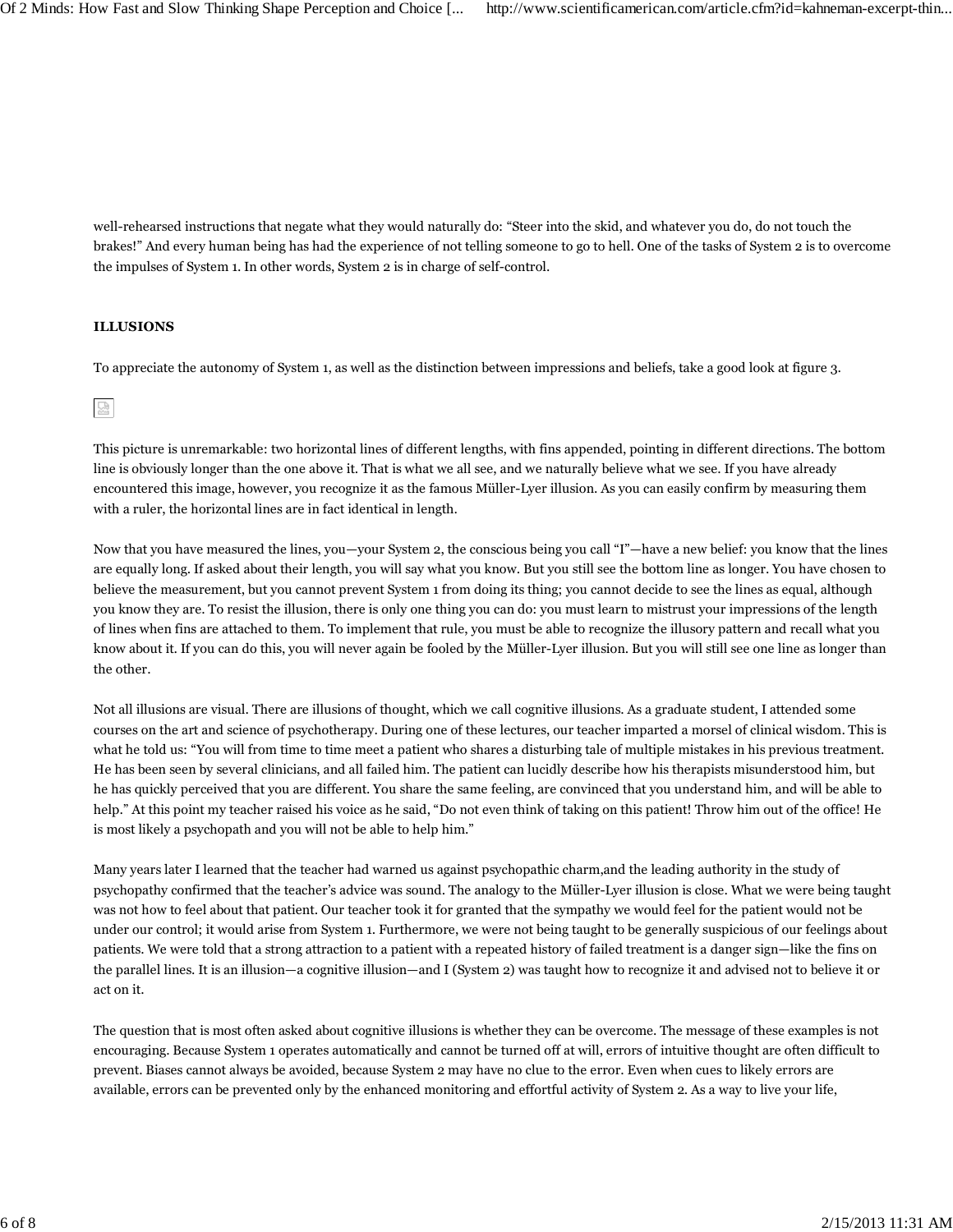however, continuous vigilance is not necessarily good, and it is certainly impractical. Constantly questioning our own thinking would be impossibly tedious, and System 2 is much too slow and inefficient to serve as a substitute for System 1 in making routine decisions. The best we can do is a compromise: learn to recognize situations in which mistakes are likely and try harder to avoid significant mistakes when the stakes are high. The premise of this book is that it is easier to recognize other people's mistakes than our own.

#### **USEFUL FICTIONS**

You have been invited to think of the two systems as agents within the mind, with their individual personalities, abilities, and limitations. I will often use sentences in which the systems are the subjects, such as, "System 2 calculates products."

The use of such language is considered a sin in the professional circles in which I travel, because it seems to explain the thoughts and actions of a person by the thoughts and actions of little people inside the person's head. Grammatically the sentence about System 2 is similar to "The butler steals the petty cash." My colleagues would point out that the butler's action actually explains the disappearance of the cash, and they rightly question whether the sentence about System 2 explains how products are calculated. My answer is that the brief active sentence that attributes calculation to System 2 is intended as a description, not an explanation. It is meaningful only because of what you already know about System 2. It is shorthand for the following: "Mental arithmetic is a voluntary activity that requires effort, should not be performed while making a left turn, and is associated with dilated pupils and an accelerated heart rate."

Similarly, the statement that "highway driving under routine conditions is left to System 1" means that steering the car around a bend is automatic and almost effortless. It also implies that an experienced driver can drive on an empty highway while conducting a conversation. Finally, "System 2 prevented James from reacting foolishly to the insult" means that James would have been more aggressive in his response if his capacity for effortful control had been disrupted (for example, if he had been drunk).

System 1 and System 2 are so central to the story I tell in this book that I must make it absolutely clear that they are fictitious characters. Systems 1 and 2 are not systems in the standard sense of entities with interacting aspects or parts. And there is no one part of the brain that either of the systems would call home. You may well ask: What is the point of introducing fictitious characters with ugly names into a serious book? The answer is that the characters are useful because of some quirks of our minds, yours and mine. A sentence is understood more easily if it describes what an agent (System 2) does than if it describes what something is, what properties it has. In other words, "System 2" is a better subject for a sentence than "mental arithmetic." The mind—especially System 1—appears to have a special aptitude for the construction and interpretation of stories about active agents, who have personalities, habits, and abilities. You quickly formed a bad opinion of the thieving butler, you expect more bad behavior from him, and you will remember him for a while. This is also my hope for the language of systems.

Why call them System 1 and System 2 rather than the more descriptive "automatic system" and "effortful system"? The reason is simple: "Automatic system" takes longer to say than "System 1" and therefore takes more space in your working memory. This matters, because anything that occupies your working memory reduces your ability to think. You should treat "System 1" and "System 2" as nicknames, like Bob and Joe, identifying characters that you will get to know over the course of this book. The fictitious systems make it easier for me to think about judgment and choice, and will make it easier for you to understand what I say.

#### **SPEAKING OF SYSTEM 1 AND SYSTEM 2**

"He had an impression, but some of his impressions are illusions."